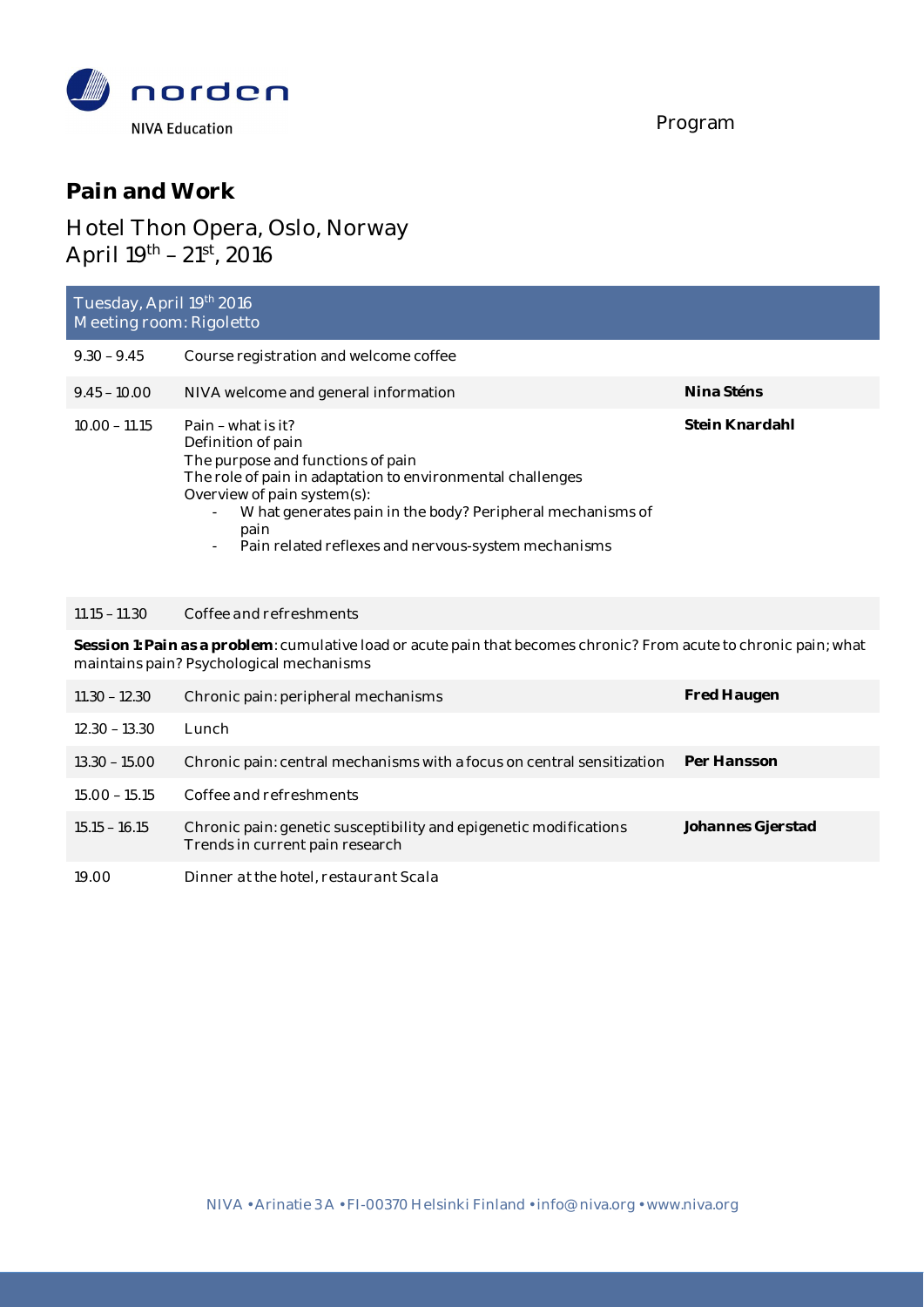

# Program

| Wednesday, April 20 <sup>th</sup> 2016<br>Meeting room: Rigoletto |                                                                                                                                            |                    |  |  |
|-------------------------------------------------------------------|--------------------------------------------------------------------------------------------------------------------------------------------|--------------------|--|--|
| Session 2: Methods to measure pain                                |                                                                                                                                            |                    |  |  |
| 9.00                                                              | Transportation from hotel to STAMI (The National Institute of<br>Occupational Health)                                                      | Stein Knardahl     |  |  |
| $9.30 - 12.00$                                                    | Overview of methods<br>Laboratory demonstrations: methods to investigate pain mechanisms                                                   | Dagfinn Matre      |  |  |
| 12.00                                                             | Transportation back to Thon Hotel Opera                                                                                                    |                    |  |  |
| $13.00 - 14.00$                                                   | Lunch                                                                                                                                      |                    |  |  |
| Session 3: Work factors and pain                                  |                                                                                                                                            |                    |  |  |
| $14.00 - 15.45$                                                   | Which mechanical work factors contribute to musculoskeletal pain<br>disorders?<br>An overview of recent research, methods and future needs | Andreas Holtermann |  |  |
| $15.45 - 16.00$                                                   | Coffee and refreshments                                                                                                                    |                    |  |  |
| $16.00 - 17.00$                                                   | Shift work, sleep and pain                                                                                                                 | Dagfinn Matre      |  |  |
| 17.30                                                             | Social program and dinner<br>Guided dinner cruise on the Oslo fjord                                                                        |                    |  |  |